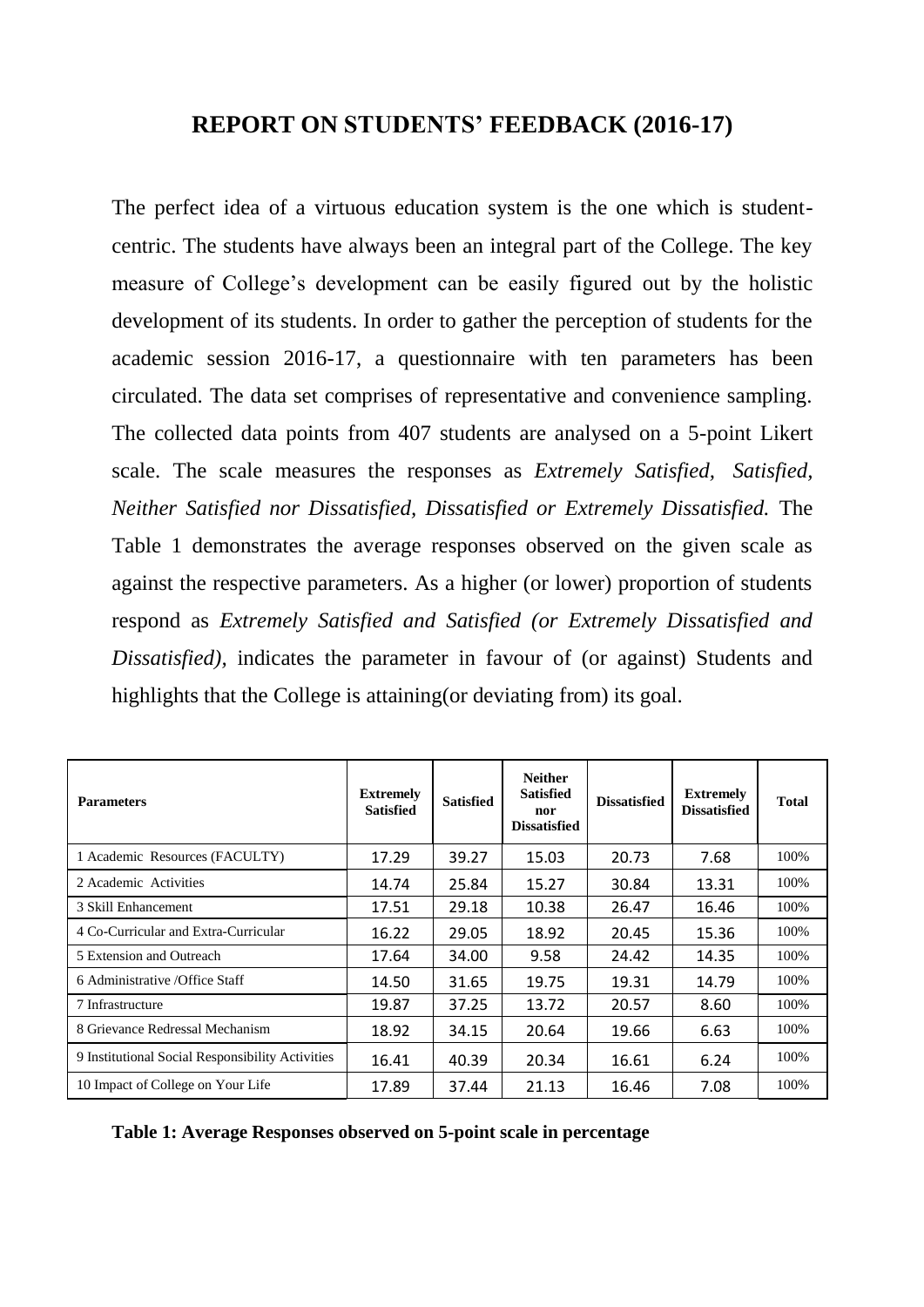

**Table: Average Students' Responses observed** 

The questionnaire has been constructed on the parameters: Academic Resources (faculty), Academic Activities, Skill Enhancement, Co-Curricular and Extra-Curricular, Extension and Outreach, Administrative /Office Staff, Infrastructure, Grievance Redressal Mechanism, Institutional Social Responsibility Activities, Impact of College on Your Life.

The students' feedback analysis can be concluded as follows:

- 1. The Academic Resources of SLC have been appreciated by the students as shown in Table 1. The parameter *Academic Resources* includes Mentoring and Motivation, Curriculum based questions, Regularity and Sincerity, Subject Expertise, Evaluation and performance etc. The institution has been promoting the students to indulge in beyond the classroom learning and more than 56.56% (17.29% extremely satisfied and 39.27% satisfied) of the students are satisfied with these resources.
- 2. The *Academic Activities* majorly include Seminars/Conferences/Special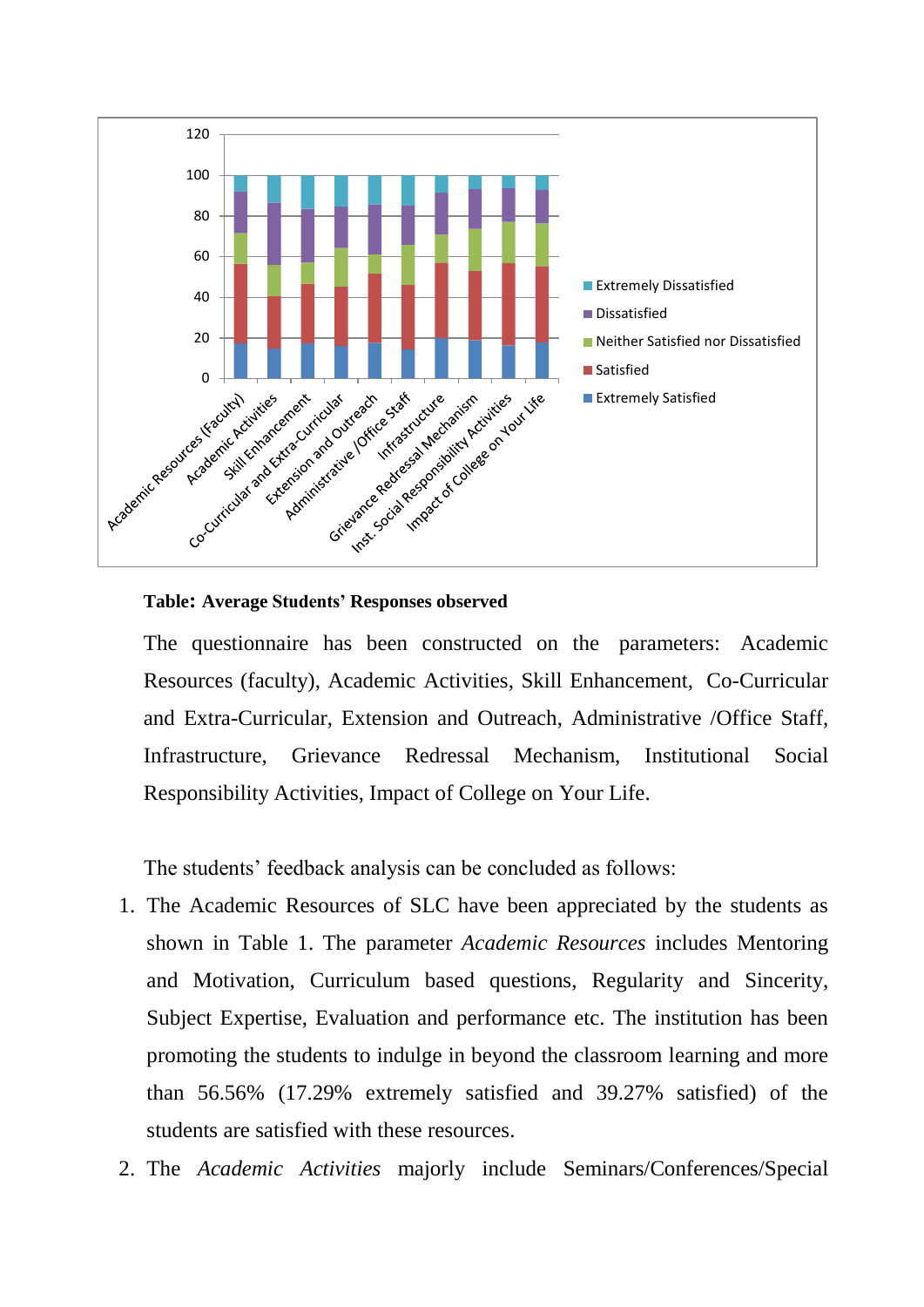Lectures, Hands on Training for Academic Enhancement, Class Presentations/ Projects /Workbooks, Use of Cinema/Tools/ Visuals/ Role play/ IT tools in Class Rooms etc. The activities are appreciated by a major segment of pupils and upto 40.58% of them are content by the same.

- 3. The College Activities are further extended to Skill Enhancement Activities, Co-Curricular and Extension Activities. All these headings have enquired about the Sports, Associations/Clubs/Cultural Societies/Centres, Remedial Classes, Career Counselling and Placement Support etc. The students' much favourite extension activities have impelled them to address a satiety level of 51.65%.
- 4. The students' lot has shown an active response in favour of the *Administrative*dealing framework and *Infrastructural* resources. It has been observed that the46.14%, 57.12% and 53.07% students have had optimum support from *Administrative Staff*, College *Infrastructure* and *Grievance Redressal Mechanism* respectively.
- 5. The institution is often associated to serve its social responsibility by promoting the students towards Green Campus-Tree Plantation Drive, Implementation of Swachh Bharat Abhiyan, Gender Sensitization Programs for awareness. The 56.81% of the respondents often admired the College's initiatives for the Institutional Social Responsibility.
- 6. And lastly, an affirmative Impact of College on the Student's Life has also been observed by as large as 55.33% of them. The College imparts Valuebased Education and endorses the Holistic Development for the future of the nation.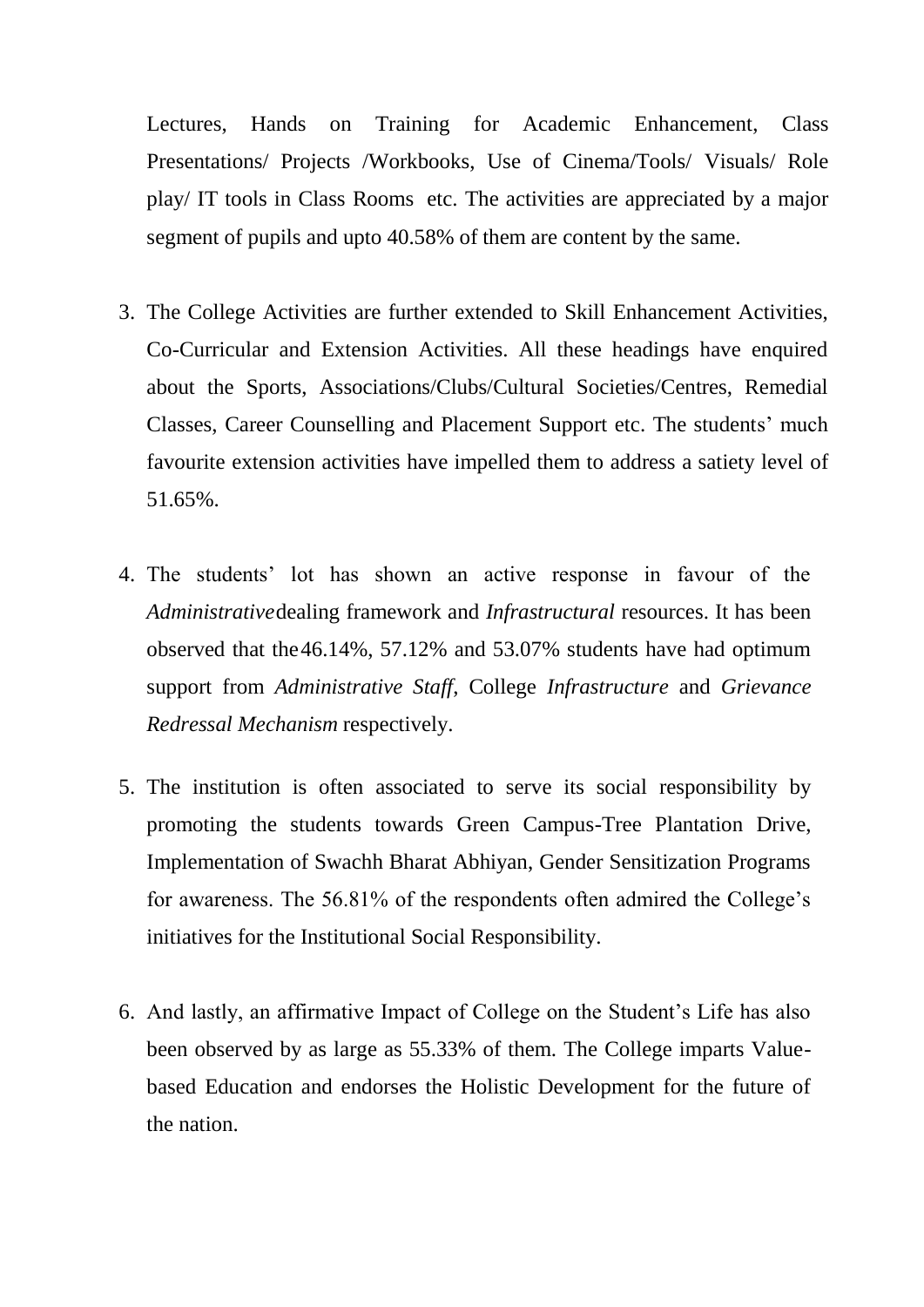| <b>Parameters</b>                                      | <b>Variables</b>                                                                          | <b>Extremely</b><br><b>Satisfied</b> | <b>Satisfied</b> | <b>Neither</b><br><b>Satisfied</b><br>nor Dis-<br>satisfied | Dis-<br>satisfied | <b>Extremely</b><br><b>Dissatisfied</b> | <b>Total</b> |
|--------------------------------------------------------|-------------------------------------------------------------------------------------------|--------------------------------------|------------------|-------------------------------------------------------------|-------------------|-----------------------------------------|--------------|
| $\mathbf{1}$<br><b>Academic</b>                        | Mentoring and Motivating Students for<br>Academic Growth and Development                  | 13.27                                | 46.19            | 20.39                                                       | 14.00             | 6.14                                    | 100%         |
| <b>Resources</b><br>(FACULTY)                          | Content of Syllabi of the Courses                                                         | 14.74                                | 44.23            | 21.38                                                       | 14.74             | 4.91                                    | 100%         |
|                                                        | Extent of Syllabi covered in the Class                                                    | 10.57                                | 21.87            | 21.62                                                       | 27.27             | 18.67                                   | 100%         |
|                                                        | Delivery of Content in the Class                                                          | 11.30                                | 45.21            | 16.95                                                       | 22.60             | 3.93                                    | 100%         |
|                                                        | <b>Regularity and Sincerity</b>                                                           | 19.16                                | 22.60            | 7.13                                                        | 41.52             | 9.58                                    | 100%         |
|                                                        | Subject Expertise                                                                         | 19.66                                | 54.30            | 9.09                                                        | 12.04             | 4.91                                    | 100%         |
|                                                        | Linking Theory with Examples and<br>Practices                                             | 13.27                                | 53.07            | 2.70                                                        | 26.54             | 4.42                                    | 100%         |
|                                                        | Accessibility for Interactions                                                            | 20.39                                | 41.52            | 17.44                                                       | 12.78             | 7.86                                    | 100%         |
|                                                        | Use of Teaching Aids and ICT in the<br><b>Class to Facilitate Teaching</b>                | 10.07                                | 20.15            | 7.86                                                        | 40.05             | 21.87                                   | 100%         |
|                                                        | Encouragement for Out of the Box and<br>Innovative Thinking                               | 10.57                                | 42.26            | 20.64                                                       | 21.13             | 5.41                                    | 100%         |
|                                                        | Overall Experience with Internal<br>Assessment (Quiz, Assignments,<br>Presentations etc.) | 27.27                                | 34.64            | 16.95                                                       | 15.72             | 5.41                                    | 100%         |
|                                                        | Fairness of the Internal Evaluation<br>process by the Teachers                            | 25.80                                | 29.73            | 16.71                                                       | 17.20             | 10.57                                   | 100%         |
|                                                        | Your Performance in Assignment was<br>discussed with you                                  | 32.19                                | 30.47            | 16.95                                                       | 15.23             | 5.16                                    | 100%         |
|                                                        | Availability of Online Resources and<br><b>Library Resources</b>                          | 14.25                                | 57.00            | 4.67                                                        | 19.16             | 4.91                                    | 100%         |
|                                                        | Encouragement for Co-Curricular and<br><b>Extra-Curricular Activity</b>                   | 20.39                                | 43.73            | 15.97                                                       | 15.48             | 4.42                                    | 100%         |
|                                                        | Overall Learning Experience with the<br>faculty                                           | 13.76                                | 41.28            | 24.08                                                       | 16.22             | 4.67                                    | 100%         |
| $\overline{2}$<br><b>Academic</b><br><b>Activities</b> | Seminars/conferences/workshops                                                            | 13.51                                | 25.80            | 4.91                                                        | 48.89             | 6.88                                    | 100%         |
|                                                        | Special Lectures / Guest<br>Lectures/Virtual Lectures                                     | 13.27                                | 21.87            | 4.91                                                        | 43.98             | 15.97                                   | 100%         |
|                                                        | Hands on Training for Academic<br>Enhancement (Software, simulation                       | 11.06                                | 13.27            | 24.08                                                       | 35.14             | 16.46                                   | 100%         |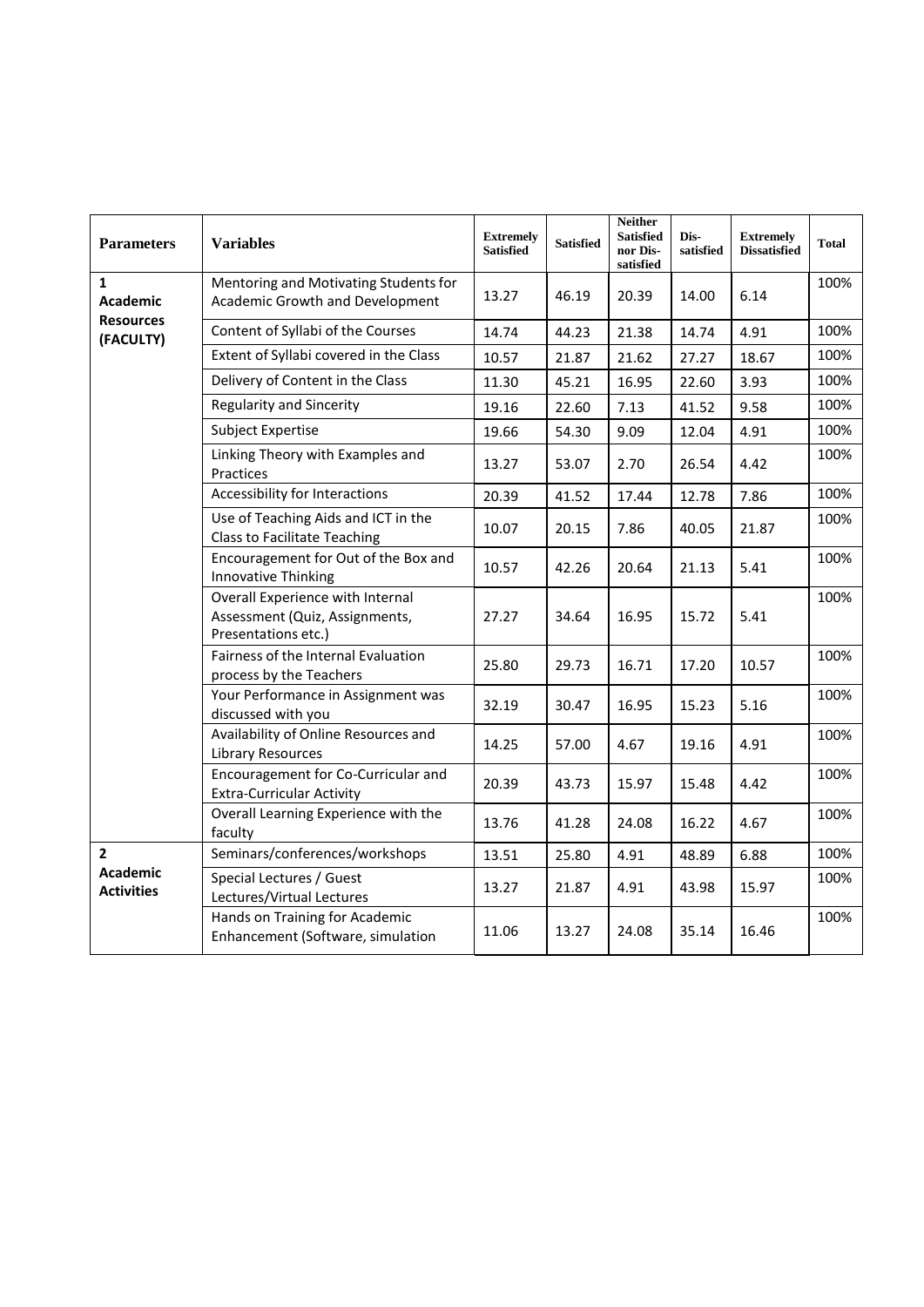|                                             | etc.)                                                                                                                                                 |       |       |       |       |       |      |
|---------------------------------------------|-------------------------------------------------------------------------------------------------------------------------------------------------------|-------|-------|-------|-------|-------|------|
|                                             |                                                                                                                                                       |       |       |       |       |       |      |
|                                             | Class Presentations / Projects /<br>Workbooks                                                                                                         | 21.87 | 35.63 | 13.02 | 16.22 | 13.27 | 100% |
|                                             | Use of Art, Culture & Cinema in Class<br>Rooms                                                                                                        | 19.90 | 39.80 | 16.22 | 15.23 | 8.85  | 100% |
|                                             | Multidisciplinary Projects / Live Projects                                                                                                            | 8.85  | 18.67 | 28.50 | 25.55 | 18.43 | 100% |
| 3<br><b>Skill</b><br><b>Enhancement</b>     | Efforts are made by Institute / Teacher<br>to Include Soft Skills, Life Skills and<br>Employability Skills to make you ready<br>for the World of Work | 10.81 | 21.38 | 21.62 | 32.92 | 13.27 | 100% |
|                                             | Career Counselling and Placement<br>Support                                                                                                           | 15.72 | 14.50 | 1.72  | 37.59 | 30.47 | 100% |
|                                             | Societies/Clubs/Centres                                                                                                                               | 16.22 | 45.21 | 5.41  | 21.87 | 11.30 | 100% |
|                                             | Spoken English Classes                                                                                                                                | 27.27 | 35.63 | 12.78 | 13.51 | 10.81 | 100% |
| 4                                           | Sports                                                                                                                                                | 24.32 | 38.08 | 7.37  | 19.16 | 11.06 | 100% |
| <b>Co-Curricular</b><br>and Extra-          | <b>Cultural Societies</b>                                                                                                                             | 14.00 | 17.44 | 15.72 | 21.13 | 31.70 | 100% |
| <b>Curricular</b>                           | Centres (WDC, CHD, ASC, GSC, E-Cell,<br>CII, Eco-Club)                                                                                                | 14.74 | 44.23 | 21.38 | 14.74 | 4.91  | 100% |
|                                             | <b>Departmental Associations</b>                                                                                                                      | 11.79 | 16.46 | 31.20 | 26.78 | 13.76 | 100% |
| 5<br><b>Extension and</b><br>Outreach       | NSS / NCC                                                                                                                                             | 19.41 | 46.44 | 6.14  | 21.38 | 6.63  | 100% |
|                                             | Eco Club and other Green Initiatives                                                                                                                  | 8.11  | 24.32 | 7.37  | 36.61 | 23.59 | 100% |
|                                             | Sanitation and Hygiene                                                                                                                                | 14.99 | 24.08 | 3.69  | 30.47 | 26.78 | 100% |
|                                             | <b>Remedial Classes</b>                                                                                                                               | 21.62 | 42.75 | 7.62  | 19.90 | 8.11  | 100% |
|                                             | <b>Community Outreach Programme</b>                                                                                                                   | 24.08 | 32.43 | 23.10 | 13.76 | 6.63  | 100% |
| 6<br><b>Administrative</b><br>/Office Staff | Redressal of students' concern by Office<br>Staff                                                                                                     | 10.32 | 20.64 | 14.50 | 24.82 | 29.73 | 100% |
|                                             | Guidance and help from Laboratory<br>Staff                                                                                                            | 17.94 | 29.24 | 25.80 | 17.94 | 9.09  | 100% |
|                                             | Resourcefulness of Library Staff                                                                                                                      | 14.00 | 46.44 | 2.70  | 18.67 | 18.18 | 100% |
|                                             | Maintenance Staff (Gardener, Sweeper<br>etc.)                                                                                                         | 14.74 | 29.48 | 33.66 | 14.74 | 7.37  | 100% |
|                                             | <b>Behaviour of Security Staff</b>                                                                                                                    | 15.48 | 32.43 | 22.11 | 20.39 | 9.58  | 100% |
| $\overline{\mathbf{z}}$                     | <b>Sports Facilities</b>                                                                                                                              | 27.27 | 32.92 | 13.27 | 15.97 | 10.57 | 100% |
| Infrastructure                              | <b>Library Facilities</b>                                                                                                                             | 19.41 | 26.04 | 15.48 | 31.70 | 7.37  | 100% |
|                                             | <b>Reading Room Facilities</b>                                                                                                                        | 21.38 | 38.57 | 4.42  | 25.06 | 10.57 | 100% |
|                                             | Knowledge Resource Centre Facilities                                                                                                                  | 24.32 | 36.36 | 4.91  | 19.90 | 14.50 | 100% |
|                                             | Conference /seminar Room                                                                                                                              | 17.69 | 37.35 | 14.74 | 20.15 | 10.07 | 100% |
|                                             | IT facilities (availability of projectors,<br>computers and other equipment)                                                                          | 21.62 | 37.10 | 20.39 | 13.76 | 7.13  | 100% |
|                                             | Laboratories                                                                                                                                          | 17.94 | 39.07 | 4.67  | 28.75 | 9.58  | 100% |
|                                             | Canteen                                                                                                                                               | 23.83 | 35.38 | 10.57 | 24.08 | 6.14  | 100% |
|                                             | Bank with ATM                                                                                                                                         | 13.76 | 55.04 | 5.90  | 18.43 | 6.88  | 100% |
|                                             |                                                                                                                                                       |       |       |       |       |       |      |
|                                             | <b>Recreational Facilities</b>                                                                                                                        | 14.00 | 41.03 | 8.85  | 18.67 | 17.44 | 100% |
|                                             | Girls Common Room                                                                                                                                     | 16.22 | 37.35 | 32.68 | 10.57 | 3.19  | 100% |
|                                             | Facilities for Differently-abled Students                                                                                                             | 23.34 | 35.14 | 23.83 | 14.99 | 2.70  | 100% |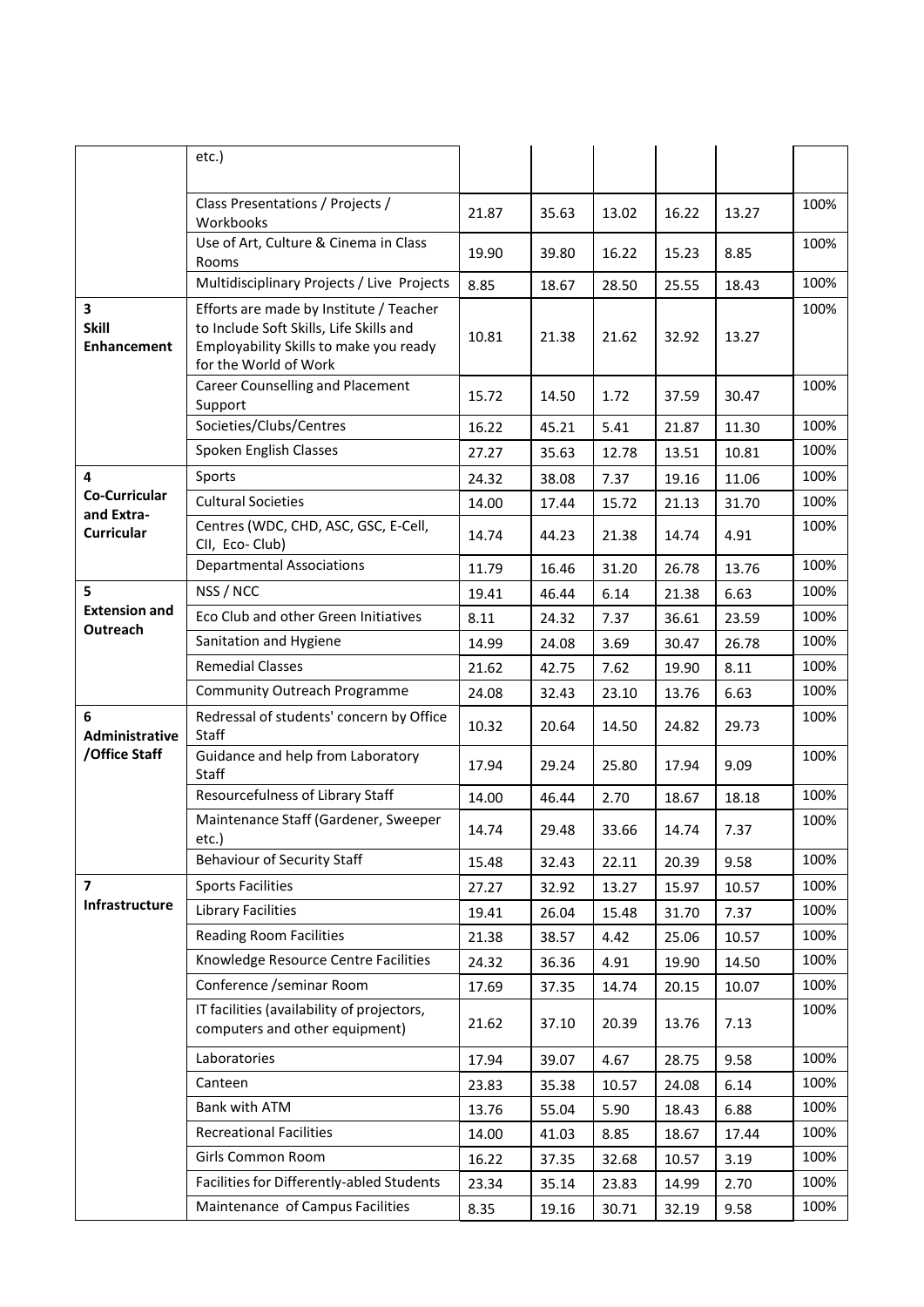|                                                      | (Building, Furniture etc.)                                                                                                                                                               |       |       |       |       |      |      |
|------------------------------------------------------|------------------------------------------------------------------------------------------------------------------------------------------------------------------------------------------|-------|-------|-------|-------|------|------|
|                                                      | Safe secure campus (CCTV Surveillance<br>System)                                                                                                                                         | 18.67 | 46.44 | 3.93  | 21.62 | 9.34 | 100% |
|                                                      | <b>Electricity by Solar Panel</b>                                                                                                                                                        | 30.22 | 36.12 | 16.95 | 9.58  | 7.13 | 100% |
|                                                      | <b>Medical Facilities with Doctor</b>                                                                                                                                                    | 18.67 | 40.05 | 7.62  | 27.27 | 6.39 | 100% |
|                                                      | Counselling                                                                                                                                                                              | 21.13 | 40.05 | 14.25 | 16.95 | 7.62 | 100% |
| 8<br>Grievance                                       | Accessible Administrative System for<br>Grievance                                                                                                                                        | 22.60 | 34.15 | 21.62 | 15.97 | 5.65 | 100% |
| <b>Redressal</b><br><b>Mechanism</b>                 | Action taken towards Grievance                                                                                                                                                           | 15.23 | 34.15 | 19.66 | 23.34 | 7.62 | 100% |
| 9                                                    | <b>Blood Donation Camp</b>                                                                                                                                                               | 14.99 | 45.70 | 4.18  | 29.98 | 5.16 | 100% |
| Institutional                                        | <b>Green Campus-Tree Plantation Drive</b>                                                                                                                                                | 13.02 | 39.80 | 17.94 | 20.39 | 8.85 | 100% |
| Social<br><b>Responsibility</b><br><b>Activities</b> | Implementation of Swachh Bharat<br>Abhiyan                                                                                                                                               | 20.88 | 43.24 | 18.43 | 11.55 | 5.90 | 100% |
|                                                      | Students' participation in Social Causes<br>Awareness programmes and College<br>Activities (No Use of Polythene Bags, No<br>Smoking and Drinking, No Drugs etc.)                         | 11.30 | 33.91 | 39.56 | 11.30 | 3.93 | 100% |
|                                                      | The College organises the Gender<br>Sensitisation Programmes (Gender<br>Equality, Ban on Female Foeticide, No<br>to Domestic Violence, No Eve Teasing,<br>Code of Conduct) for awareness | 21.87 | 39.31 | 21.62 | 9.83  | 7.37 | 100% |
| 10<br>Impact of<br>College on                        | The College plays a crucial role to<br>enhance the Knowledge Base of the<br>students                                                                                                     | 19.16 | 38.33 | 16.95 | 19.16 | 6.39 | 100% |
| <b>Your Life</b>                                     | The College works to enhance the<br>Career / Professional Development of<br>the students                                                                                                 | 14.25 | 42.75 | 23.83 | 14.25 | 4.91 | 100% |
|                                                      | The College activities are a source of<br>Personality Development for the<br>students                                                                                                    | 16.46 | 32.92 | 25.80 | 16.46 | 8.35 | 100% |
|                                                      | College has contributed to Holistic<br>development of students                                                                                                                           | 15.48 | 46.44 | 14.74 | 15.48 | 7.86 | 100% |
|                                                      | College imparts Value based education<br>that transforms the students to a<br>responsible citizen                                                                                        | 24.08 | 26.78 | 24.32 | 16.95 | 7.86 | 100% |

**Table 2 : The students' responses (in percentage) on ten parameters with distinct variables**

The Table 2 has detailed the ten parameters into distinct variables. The statistical score denotes the satisfactory performance of students is the Average score of the variables measuring the respective parameters. The favourable response of Academic Resources and Academic Activities' have been inferred as the satisfaction level of the students. It implies that the students are gratified with the College's endeavours to uplift and enhance their knowledge-based